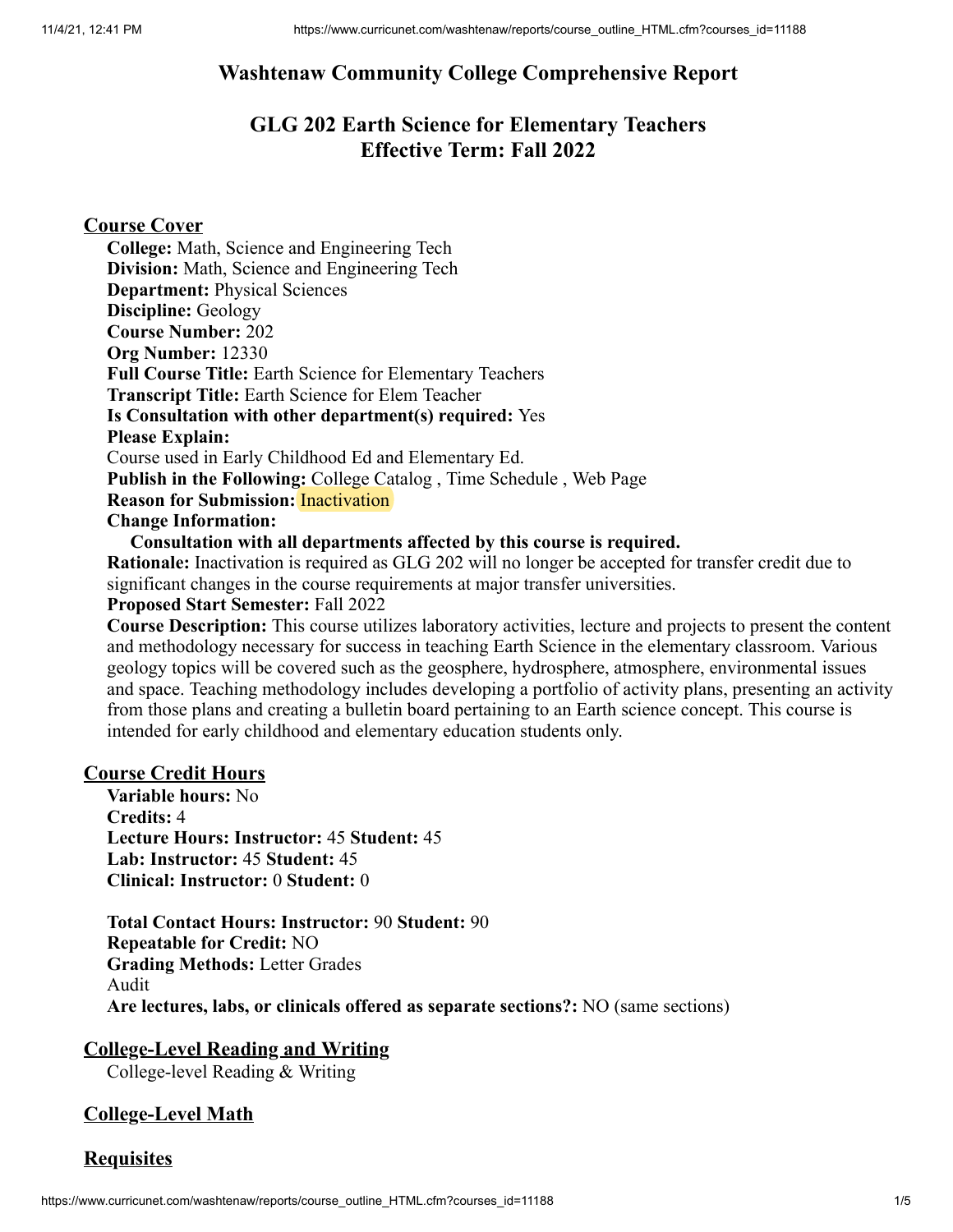#### **General Education**

**MACRAO** MACRAO Science & Math MACRAO Sci & Math Elementary Education **General Education Area 4 - Natural Science** Assoc in Arts - Area 4 for Elementary and Early Childhood **Michigan Transfer Agreement - MTA** MTA Lab Science

# **Request Course Transfer**

**Proposed For:**

## **Student Learning Outcomes**

1. Recognize and identify introductory principles and concepts of the Earth sciences, including astronomy, geology, hydrology, and meteorology, as well as the environmental concerns associated with each.

### **Assessment 1**

Assessment Tool: Common Test question Assessment Date: Fall 2020 Assessment Cycle: Every Three Years Course section(s)/other population: All students enrolled in course. Number students to be assessed: All students from each section offered. How the assessment will be scored: Answer key and rubric Standard of success to be used for this assessment: 75% of the students will score 75% or higher Who will score and analyze the data: Appropriate geology instructors that teach this course.

2. Apply appropriate principles and concepts to solve earth science problems, as well as construct and interpret maps, charts, diagrams and graphs.

# **Assessment 1**

Assessment Tool: Common test questions

Assessment Date: Fall 2020

Assessment Cycle: Every Three Years

Course section(s)/other population: All students enrolled in course.

Number students to be assessed: All students from each section offered.

How the assessment will be scored: Answer key and rubric

Standard of success to be used for this assessment: 75% of the students will score 75%, or higher

Who will score and analyze the data: Appropriate geology instructors that teach this course.

3. Employ appropriate teaching methodology to successfully create and present lesson plans.

## **Assessment 1**

Assessment Tool: Teaching presentations

Assessment Date: Fall 2020

Assessment Cycle: Every Three Years

Course section(s)/other population: All students enrolled in course.

Number students to be assessed: All students from each section offered.

How the assessment will be scored: Departmentally-developed rubric

Standard of success to be used for this assessment: 75% of the students will score 75%, or higher

Who will score and analyze the data: Appropriate geology instructors that teach this course.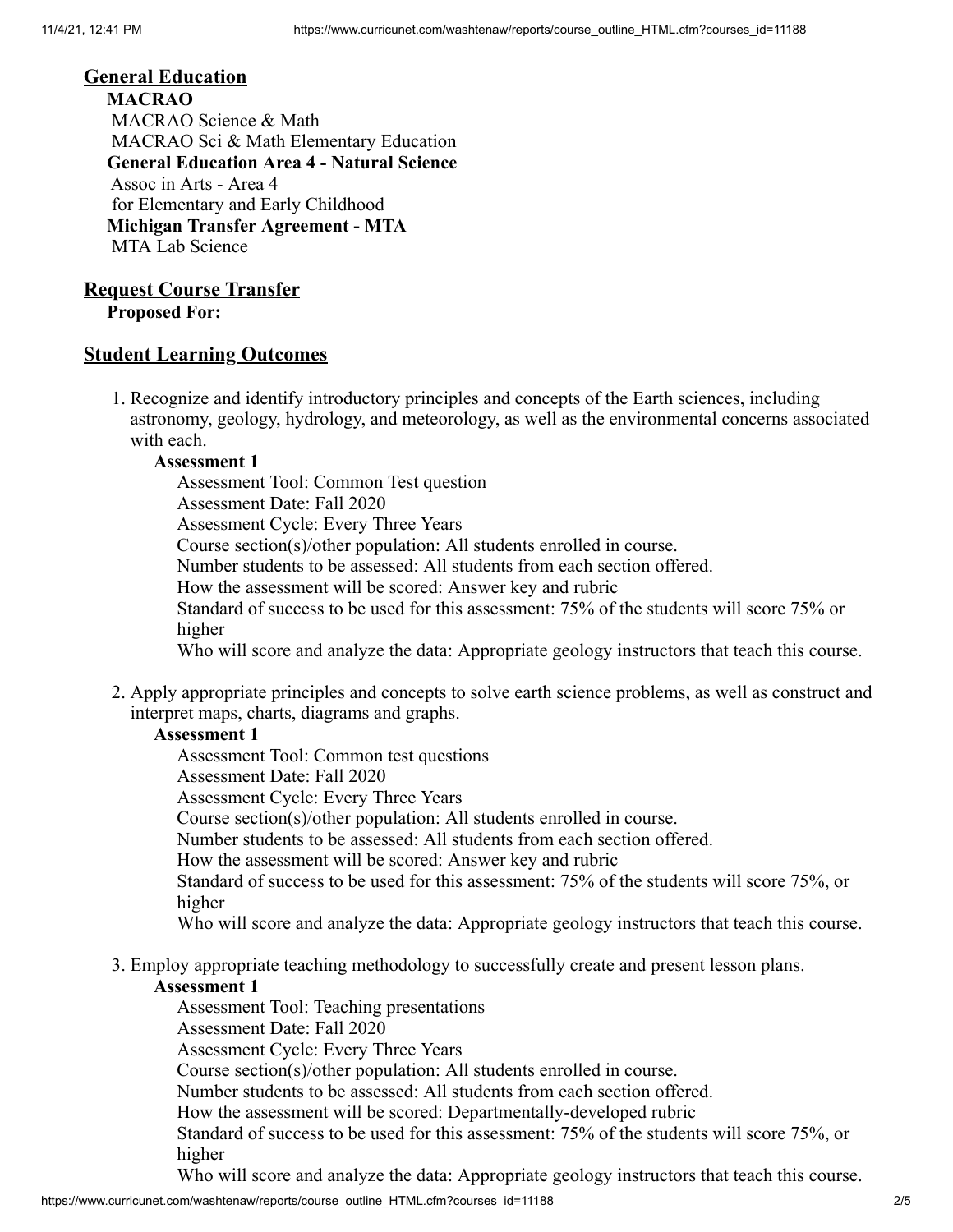### **Assessment 2**

Assessment Tool: Lesson portfolio

Assessment Date: Fall 2020

Assessment Cycle: Every Three Years

Course section(s)/other population: All students enrolled in course.

Number students to be assessed: All students from each section offered.

How the assessment will be scored: Departmentally-developed rubric

Standard of success to be used for this assessment: 75% of the students will score 75%, or higher

Who will score and analyze the data: Appropriate geology instructors that teach this course.

# **Course Objectives**

- 1. Describe the steps of the scientific method.
- 2. Demonstrate the scientific method.
- 3. Describe the formation of the universe using the Big Bang theory.
- 4. Explain the formation of our solar system using the Nebular theory.
- 5. Understand the formation of Earth's moon using the Impact theory.
- 6. Identify the phases of the moon.
- 7. Explain how the moon and sun generate tides on Earth.
- 8. Distinguish between lunar and solar eclipses.
- 9. Identify and classify minerals based on their physical and chemical properties.
- 10. Compare and contrast renewable and non-renewable resources.
- 11. Identify the conditions necessary for coal and oil formation, the usage and depletion of these resources and possible fuel alternatives.
- 12. Identify and classify rocks based on their physical and chemical properties.
- 13. Compare and contrast chemical and mechanical weathering.
- 14. Identify the texture of soil based on the calculated proportions of the components of a soil sample.
- 15. Distinguish and apply absolute dating from relative dating techniques to determine the ages of various rock layers.
- 16. Analyze trace fossils to determine clues on the lives of extinct organisms.
- 17. Compare and contrast the hypothesis of continental drift to the theory of plate tectonics.
- 18. Explain the key pieces of " evidence" used to support the theory of plate tectonics.
- 19. Match plate boundaries with associated features and processes, including mountains, volcanoes and earthquakes.
- 20. Locate examples of each plate boundary type throughout the world.
- 21. Describe the layers of the Earth and identify the composition, pressure and temperature conditions associated with each.
- 22. Classify major volcano types, including strato/composite cones, cinder cones and shield volcanoes.
- 23. Classify types of mountains, including fold, fault-block, dome, etc.
- 24. Create models of fault types, including normal, reverse and strike-slip.
- 25. Identify the methods used to predict and describe natural disasters involving the geosphere, including earthquakes and volcanism.
- 26. Identify the erosional, transportational and depositional qualities and features of running water.
- 27. Compare and contrast the features and properties of young and mature river systems.
- 28. Distinguish amongst ground hydrology terms, including: porosity, permeability, aquifer, aquitard, perched water table, water table, caverns, karst topography, etc.
- 29. Compare and contrast porosity and permeability in soils and relate these terms to groundwater flow.
- 30. Describe the features associated with geothermal energy, including geysers, hot springs and possible uses as an alternative energy source.
- 31. Explain the mechanics involving the formation, advancement and retreat of a glacier.
- 32. Describe the possible causes of glacial periods or ice ages, their effect on climate, living things and the topography of the land.
- 33. Interpret and identify erosional and depositional glacial features on maps and diagrams.
- 34. Describe the various periods of glacial and interglacial periods in Michigan using glacial maps.
- 35. Explain the Milankovitch theory and how it relates to the creation of ice ages on Earth.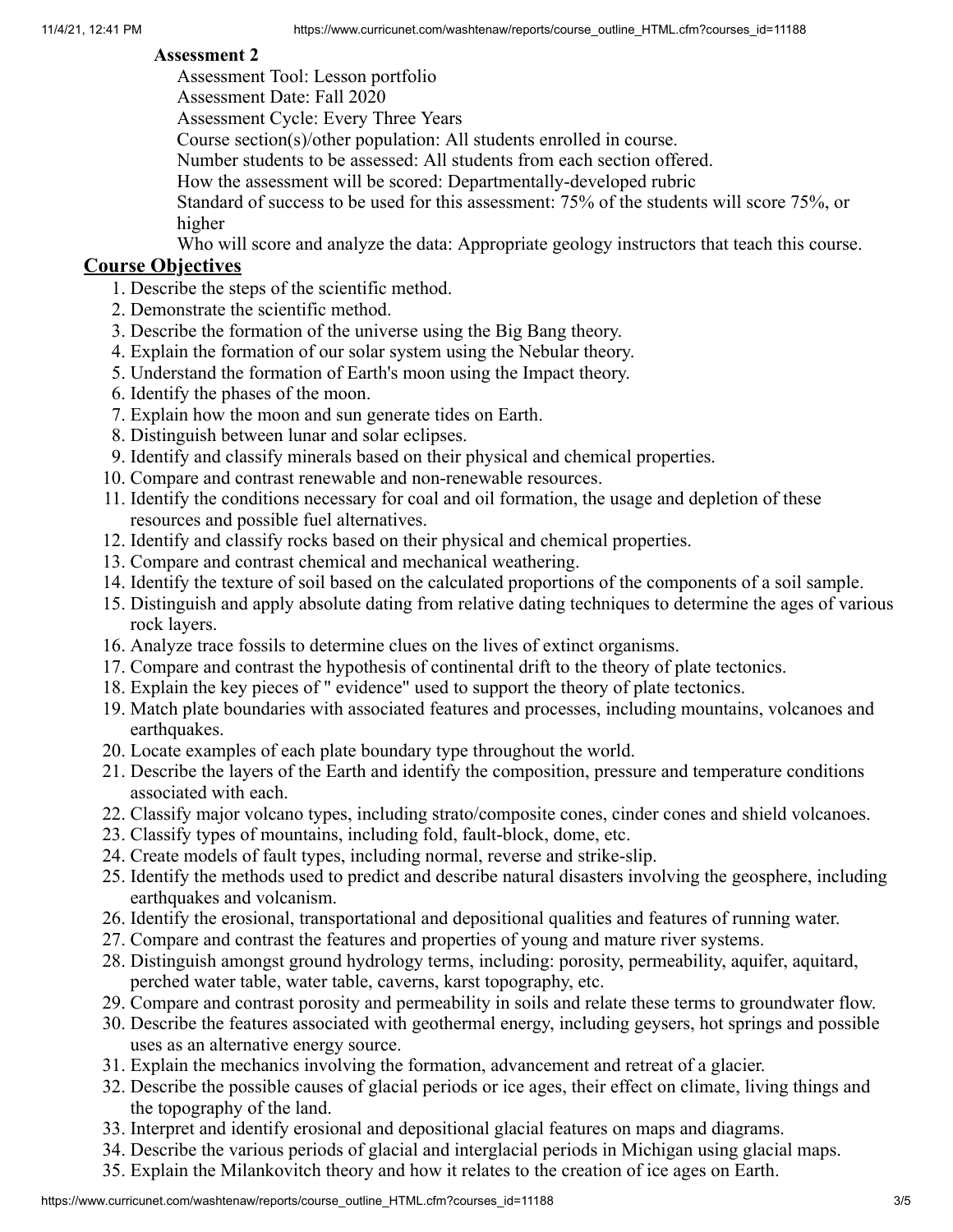- 36. Identify possible outcomes of ice ages and their effects on humans and the environment.
- 37. Analyze the effects of salinity and temperature differences on the density of seawater.
- 38. Understand the physics and generation of waves on water.
- 39. Identify various forms of beach/coastal destruction and protection.
- 40. Identify the causes, consequences and possible prevention or detection of natural disasters involving the hydrosphere, including: flooding, sinkholes, tsunamis.
- 41. Analyze negative human-related affects on the hydrosphere, including contamination and depletion of surface, ground and ocean water.
- 42. Define the makeup and percentage of gases in the atmosphere.
- 43. Given a structural diagram of the atmosphere, identify layers of the atmosphere based on characteristics unique to each layer and temperature changes found within each layer.
- 44. Describe the concerns and causes for ozone depletion.
- 45. Using a graph, identify how pressure changes with altitude.
- 46. Compare and contrast the various motions and their effects on the Earth, including rotation, revolution and precession.
- 47. List the two reasons for the variation in solar energy reaching locations on Earth, causing Earth's seasons.
- 48. Identify the seasons (in both hemispheres) by date, hours of sunlight received and the axial tilt of the Earth.
- 49. Define the greenhouse effect, listing the positive and potential negative outcomes of this effect on Earth.
- 50. Compare and contrast arguments relating to potential causes for climate change, including natural and anthropological causes.
- 51. State and explain various controls of temperature and how they affect the temperature of various locations around Earth.
- 52. Using a sling psychrometer, and related charts, calculate relative humidity and dew points.
- 53. Explain the various processes and heat exchanges involved in the hydrologic cycle.
- 54. Define and explain the mechanisms creating cloud formation, including the processes of collisioncoalescence and the Bergeron Process.
- 55. State and explain what causes wind using pressure gradient, Coriolis Effect and friction.
- 56. Identify and label global winds and pressure zones on Earth.
- 57. Identify symbols, define terms and describe the origin and movement of air masses and fronts.
- 58. Explain the process of cyclogenesis, or the formation of a mid-latitude cyclone.
- 59. Using weather maps, locate positions of fronts, air pressure zones, cyclones and anticyclones; also, state past, current and future weather for given locations on the weather map.
- 60. Research the current Earth Science curriculum standards for the state of Michigan.
- 61. Create a portfolio of lesson activities based on the current elementary level Earth Science benchmarks for the state of Michigan.
- 62. Demonstrate and discuss various teaching methods and strategies appropriate for elementary level teaching.
- 63. Create a bulletin board related to an Earth science topic appropriate for an elementary classroom.
- 64. Present a lesson activity to a classroom of peers.

# **New Resources for Course**

# **Course Textbooks/Resources**

Textbooks

Thompson, Graham and Turk, Jonathan. *Earth*, 1st ed. Brooks/Cole Cengage Learning, 2011, ISBN: 9780538740999.

Manuals Periodicals Software

# **Equipment/Facilities**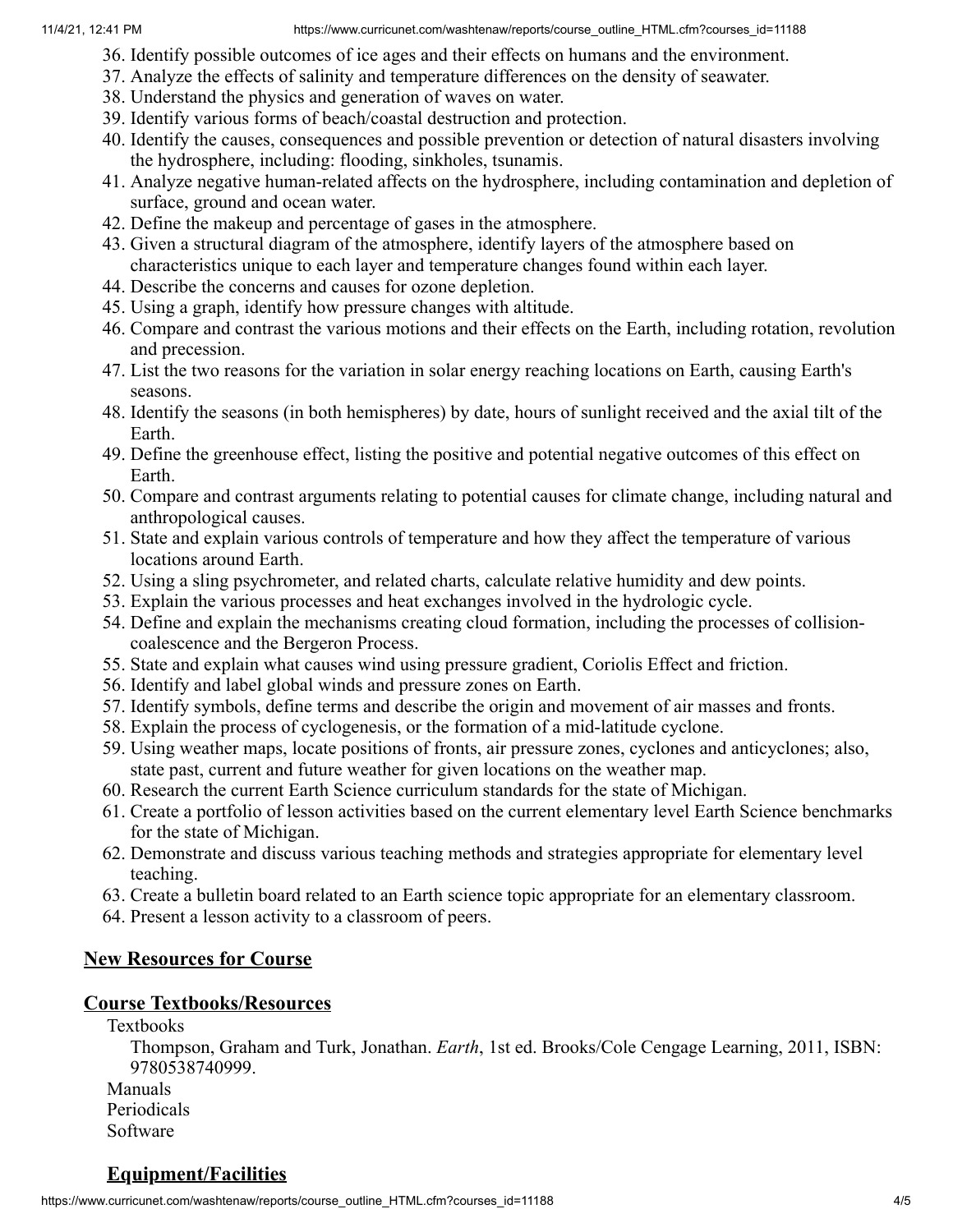Level III classroom Data projector/computer

| <b>Reviewer</b>                        | <b>Action</b>           | <b>Date</b>  |
|----------------------------------------|-------------------------|--------------|
| <b>Faculty Preparer:</b>               |                         |              |
| Suzanne Albach                         | <b>Faculty Preparer</b> | Sep 09, 2021 |
| <b>Department Chair/Area Director:</b> |                         |              |
| Suzanne Albach                         | Recommend Approval      | Sep 09, 2021 |
| Dean:                                  |                         |              |
| Victor Vega                            | Recommend Approval      | Sep 13, 2021 |
| <b>Curriculum Committee Chair:</b>     |                         |              |
| Randy Van Wagnen                       | Reviewed                | Oct 27, 2021 |
| <b>Assessment Committee Chair:</b>     |                         |              |
|                                        |                         |              |
| <b>Vice President for Instruction:</b> |                         |              |

*Kimberly Hurns Approve Oct 29, 2021*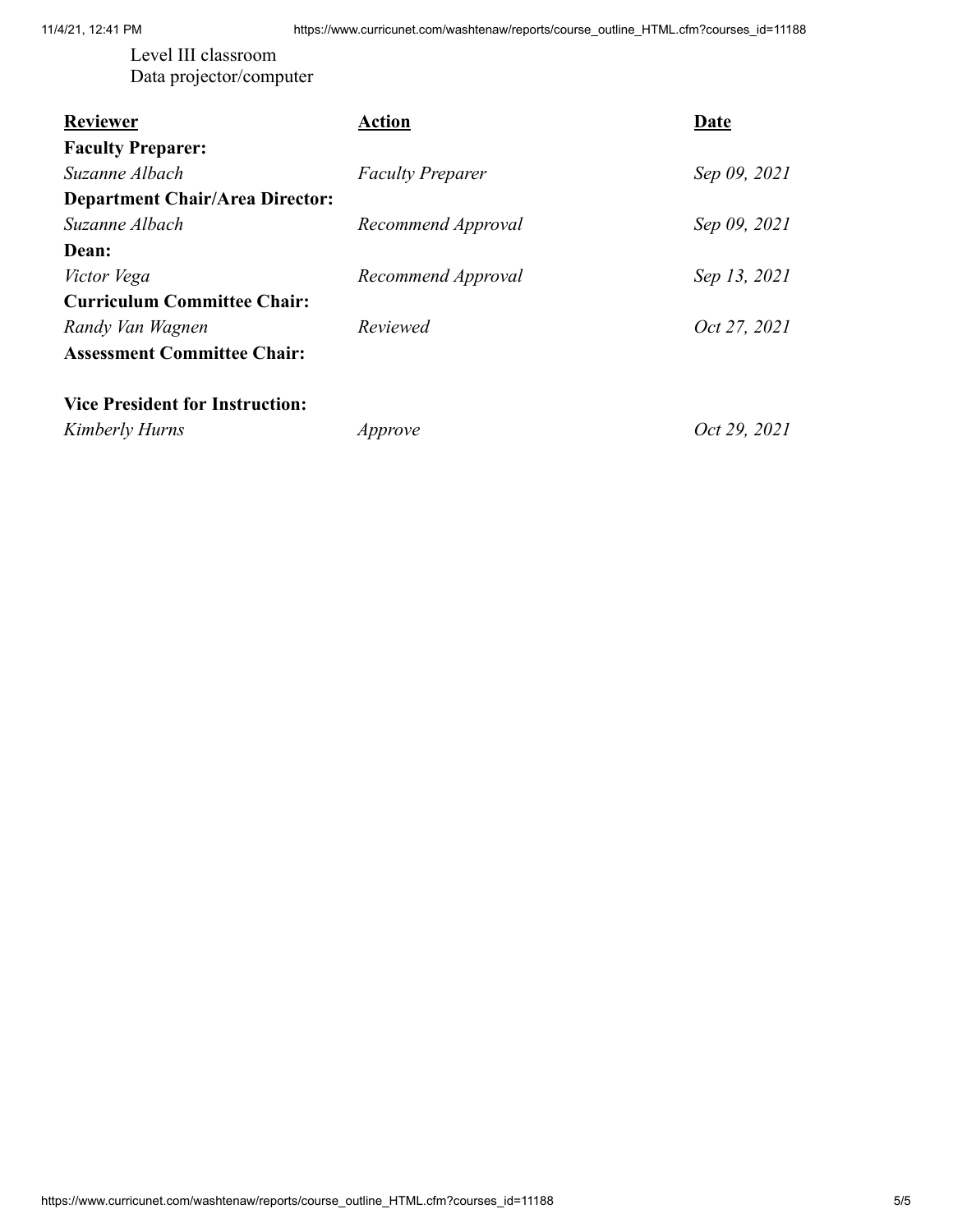# **Washtenaw Community College Comprehensive Report**

# **GLG 202 Earth Science for Elementary Teachers Effective Term: Winter 2018**

## **Course Cover**

| Division: Math, Science and Engineering Tech                              |
|---------------------------------------------------------------------------|
| <b>Department:</b> Physical Sciences                                      |
| <b>Discipline:</b> Geology                                                |
| <b>Course Number: 202</b>                                                 |
| Org Number: 12330                                                         |
| <b>Full Course Title: Earth Science for Elementary Teachers</b>           |
| <b>Transcript Title:</b> Earth Science for Elem Teacher                   |
| Is Consultation with other department(s) required: No                     |
| <b>Publish in the Following:</b> College Catalog, Time Schedule, Web Page |
| Reason for Submission: Three Year Review / Assessment Report              |
| <b>Change Information:</b>                                                |

**Course description**

**Outcomes/Assessment**

**Rationale:** The master syllabus on file is missing the following information for the outcomes: 1. How the assessment will be scored. 2. Standard of success to be used for this assessment. 3. Who will score and analyze the data.

#### **Proposed Start Semester:** Winter 2018

**Course Description:** This course utilizes laboratory activities, lecture and projects to present the content and methodology necessary for success in teaching Earth Science in the elementary classroom. Various geology topics will be covered such as the geosphere, hydrosphere, atmosphere, environmental issues and space. Teaching methodology includes developing a portfolio of activity plans, presenting an activity from those plans and creating a bulletin board pertaining to an Earth science concept. This course is intended for early childhood and elementary education students only.

## **Course Credit Hours**

**Variable hours:** No **Credits:** 4 **Lecture Hours: Instructor:** 45 **Student:** 45 **Lab: Instructor:** 45 **Student:** 45 **Clinical: Instructor:** 0 **Student:** 0

**Total Contact Hours: Instructor:** 90 **Student:** 90 **Repeatable for Credit:** NO **Grading Methods:** Letter Grades Audit **Are lectures, labs, or clinicals offered as separate sections?:** NO (same sections)

## **College-Level Reading and Writing**

College-level Reading & Writing

## **College-Level Math**

#### **Requisites**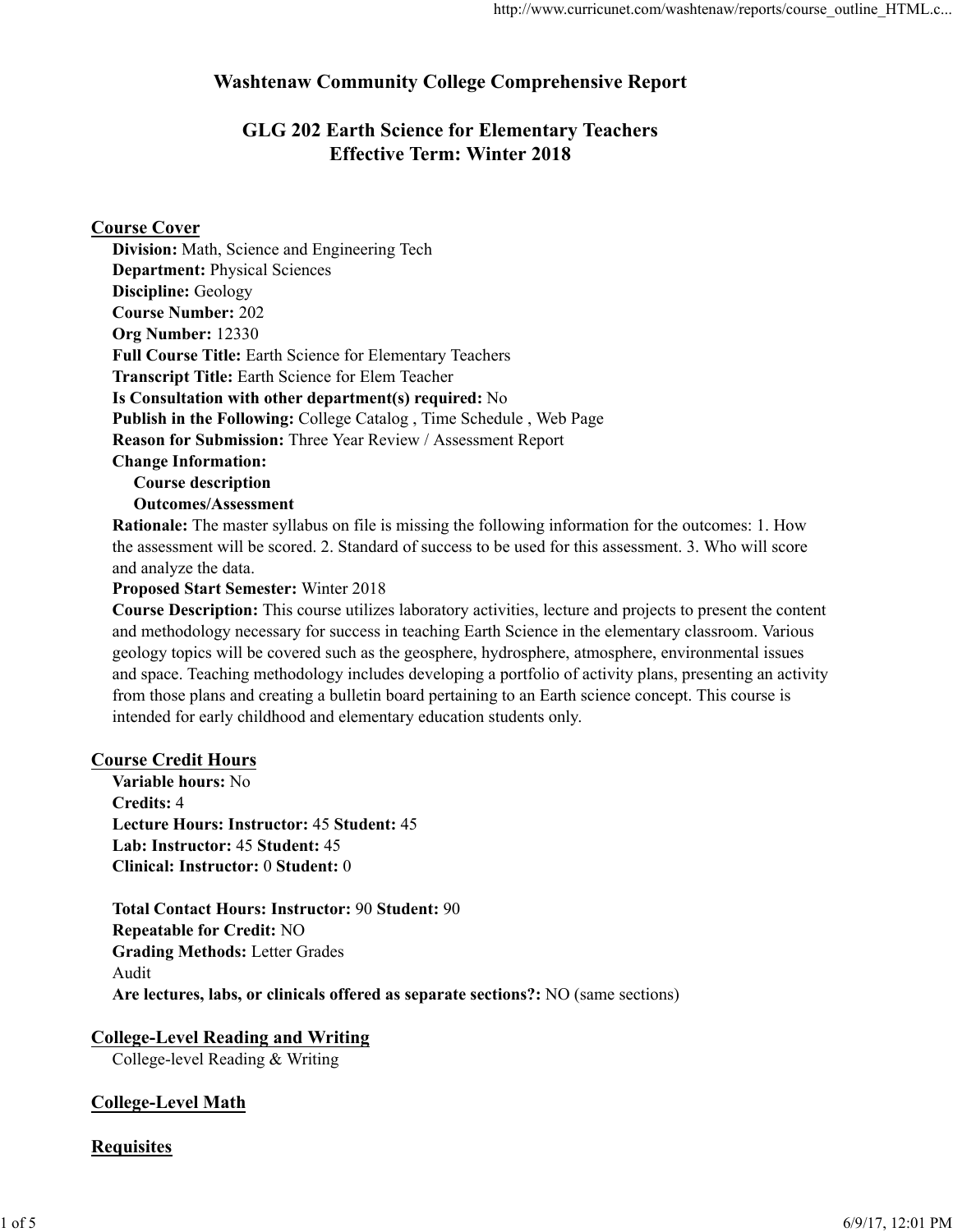## **General Education**

**MACRAO** MACRAO Science & Math MACRAO Sci & Math Elementary Education **General Education Area 4 - Natural Science** Assoc in Arts - Area 4 for Elementary and Early Childhood **Michigan Transfer Agreement - MTA** MTA Lab Science

#### **Request Course Transfer**

**Proposed For:**

### **Student Learning Outcomes**

1. Recognize and identify introductory principles and concepts of the Earth sciences, including astronomy, geology, hydrology, and meteorology, as well as the environmental concerns associated with each.

#### **Assessment 1**

Assessment Tool: Common Test question Assessment Date: Fall 2020 Assessment Cycle: Every Three Years Course section(s)/other population: All students enrolled in course. Number students to be assessed: All students from each section offered. How the assessment will be scored: Answer key and rubric Standard of success to be used for this assessment: 75% of the students will score 75% or higher Who will score and analyze the data: Appropriate geology instructors that teach this course.

2. Apply appropriate principles and concepts to solve earth science problems, as well as construct and interpret maps, charts, diagrams and graphs.

#### **Assessment 1**

Assessment Tool: Common test questions

Assessment Date: Fall 2020

Assessment Cycle: Every Three Years

Course section(s)/other population: All students enrolled in course.

Number students to be assessed: All students from each section offered.

How the assessment will be scored: Answer key and rubric

Standard of success to be used for this assessment: 75% of the students will score 75%, or higher

Who will score and analyze the data: Appropriate geology instructors that teach this course.

Employ appropriate teaching methodology to successfully create and present lesson plans. 3.

#### **Assessment 1**

Assessment Tool: Teaching presentations Assessment Date: Fall 2020 Assessment Cycle: Every Three Years Course section(s)/other population: All students enrolled in course. Number students to be assessed: All students from each section offered. How the assessment will be scored: Departmentally-developed rubric Standard of success to be used for this assessment: 75% of the students will score 75%, or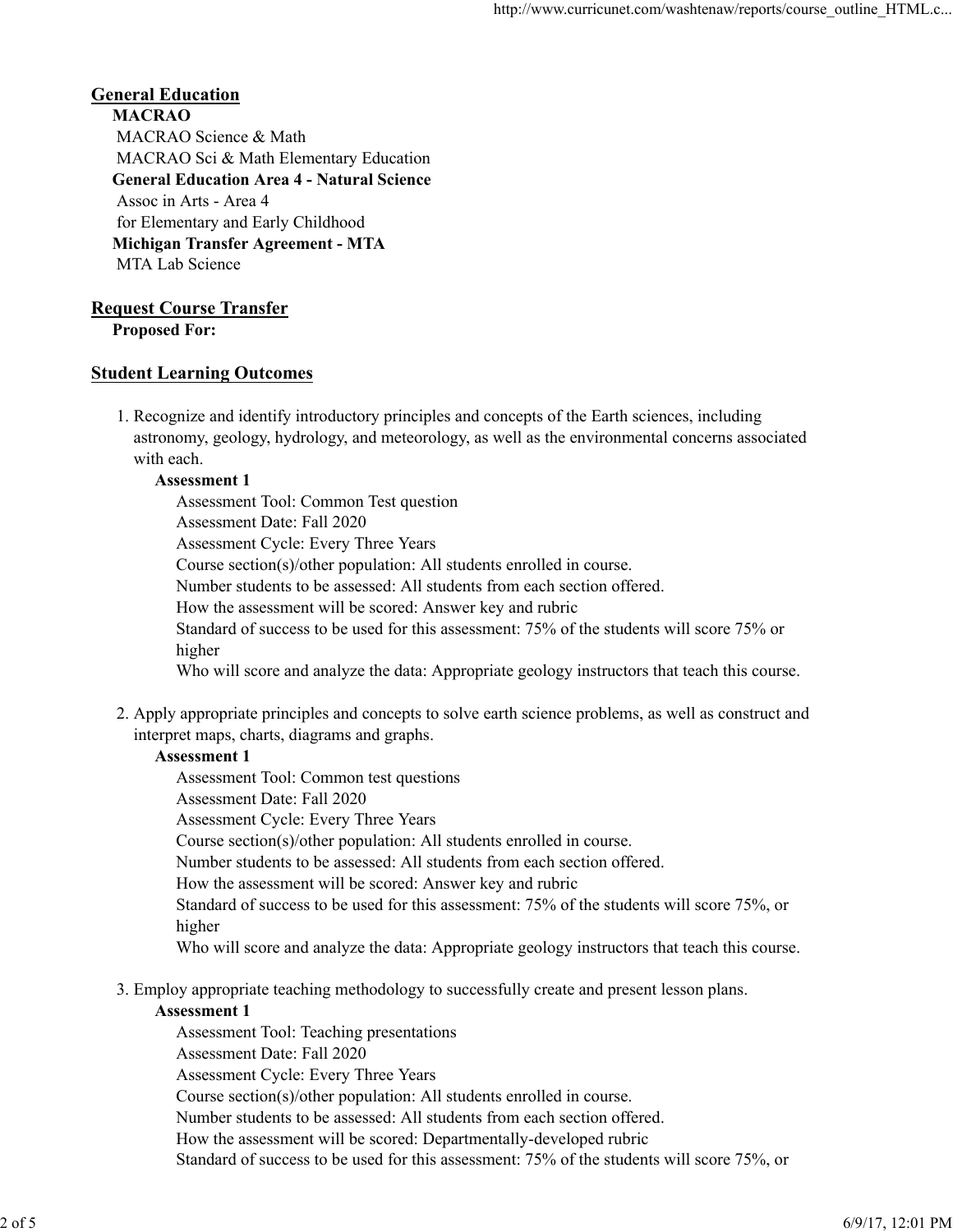#### higher

Who will score and analyze the data: Appropriate geology instructors that teach this course.

#### **Assessment 2**

Assessment Tool: Lesson portfolio

Assessment Date: Fall 2020

Assessment Cycle: Every Three Years

Course section(s)/other population: All students enrolled in course.

Number students to be assessed: All students from each section offered.

How the assessment will be scored: Departmentally-developed rubric

Standard of success to be used for this assessment: 75% of the students will score 75%, or higher

Who will score and analyze the data: Appropriate geology instructors that teach this course.

#### **Course Objectives**

- 1. Describe the steps of the scientific method.
- 2. Demonstrate the scientific method.
- 3. Describe the formation of the universe using the Big Bang theory.
- 4. Explain the formation of our solar system using the Nebular theory.
- 5. Understand the formation of Earth's moon using the Impact theory.
- 6. Identify the phases of the moon.
- 7. Explain how the moon and sun generate tides on Earth.
- 8. Distinguish between lunar and solar eclipses.
- 9. Identify and classify minerals based on their physical and chemical properties.
- 10. Compare and contrast renewable and non-renewable resources.
- Identify the conditions necessary for coal and oil formation, the usage and depletion of these 11. resources and possible fuel alternatives.
- 12. Identify and classify rocks based on their physical and chemical properties.
- 13. Compare and contrast chemical and mechanical weathering.
- 14. Identify the texture of soil based on the calculated proportions of the components of a soil sample.
- 15. Distinguish and apply absolute dating from relative dating techniques to determine the ages of various rock layers.
- 16. Analyze trace fossils to determine clues on the lives of extinct organisms.
- 17. Compare and contrast the hypothesis of continental drift to the theory of plate tectonics.
- 18. Explain the key pieces of " evidence" used to support the theory of plate tectonics.
- 19. Match plate boundaries with associated features and processes, including mountains, volcanoes and earthquakes.
- 20. Locate examples of each plate boundary type throughout the world.
- 21. Describe the layers of the Earth and identify the composition, pressure and temperature conditions associated with each.
- 22. Classify major volcano types, including strato/composite cones, cinder cones and shield volcanoes.
- 23. Classify types of mountains, including fold, fault-block, dome, etc.
- 24. Create models of fault types, including normal, reverse and strike-slip.
- 25. Identify the methods used to predict and describe natural disasters involving the geosphere, including earthquakes and volcanism.
- 26. Identify the erosional, transportational and depositional qualities and features of running water.
- 27. Compare and contrast the features and properties of young and mature river systems.
- Distinguish amongst ground hydrology terms, including: porosity, permeability, aquifer, aquitard, 28. perched water table, water table, caverns, karst topography, etc.
- 29. Compare and contrast porosity and permeability in soils and relate these terms to groundwater flow.
- Describe the features associated with geothermal energy, including geysers, hot springs and possible 30. uses as an alternative energy source.
- 31. Explain the mechanics involving the formation, advancement and retreat of a glacier.
- 32. Describe the possible causes of glacial periods or ice ages, their effect on climate, living things and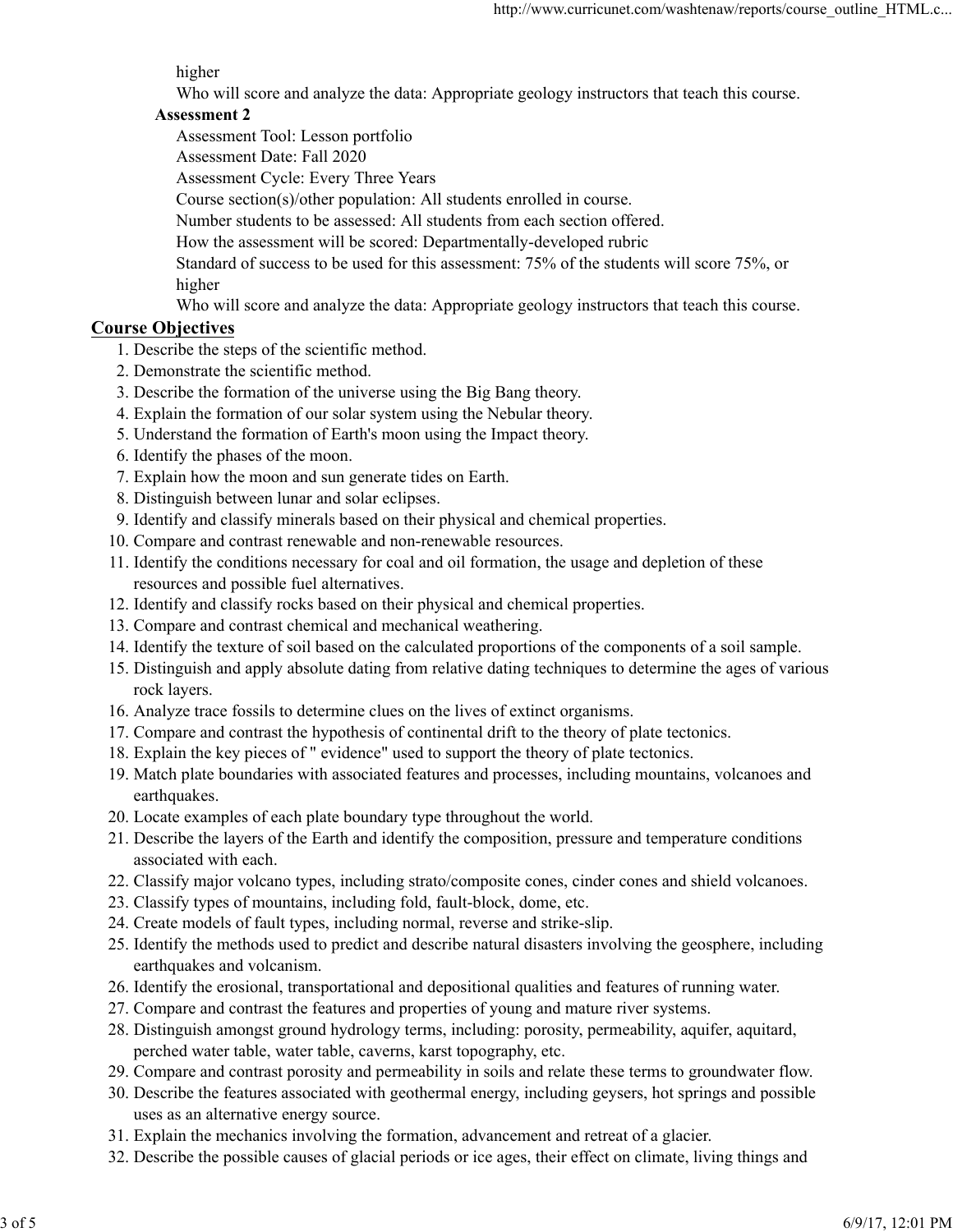the topography of the land.

- 33. Interpret and identify erosional and depositional glacial features on maps and diagrams.
- 34. Describe the various periods of glacial and interglacial periods in Michigan using glacial maps.
- 35. Explain the Milankovitch theory and how it relates to the creation of ice ages on Earth.
- 36. Identify possible outcomes of ice ages and their effects on humans and the environment.
- 37. Analyze the effects of salinity and temperature differences on the density of seawater.
- 38. Understand the physics and generation of waves on water.
- 39. Identify various forms of beach/coastal destruction and protection.
- 40. Identify the causes, consequences and possible prevention or detection of natural disasters involving the hydrosphere, including: flooding, sinkholes, tsunamis.
- Analyze negative human-related affects on the hydrosphere, including contamination and depletion of 41. surface, ground and ocean water.
- 42. Define the makeup and percentage of gases in the atmosphere.
- 43. Given a structural diagram of the atmosphere, identify layers of the atmosphere based on characteristics unique to each layer and temperature changes found within each layer.
- 44. Describe the concerns and causes for ozone depletion.
- 45. Using a graph, identify how pressure changes with altitude.
- 46. Compare and contrast the various motions and their effects on the Earth, including rotation, revolution and precession.
- 47. List the two reasons for the variation in solar energy reaching locations on Earth, causing Earth's seasons.
- 48. Identify the seasons (in both hemispheres) by date, hours of sunlight received and the axial tilt of the Earth.
- Define the greenhouse effect, listing the positive and potential negative outcomes of this effect on 49. Earth.
- 50. Compare and contrast arguments relating to potential causes for climate change, including natural and anthropological causes.
- State and explain various controls of temperature and how they affect the temperature of various 51. locations around Earth.
- 52. Using a sling psychrometer, and related charts, calculate relative humidity and dew points.
- 53. Explain the various processes and heat exchanges involved in the hydrologic cycle.
- 54. Define and explain the mechanisms creating cloud formation, including the processes of collisioncoalescence and the Bergeron Process.
- 55. State and explain what causes wind using pressure gradient, Coriolis Effect and friction.
- 56. Identify and label global winds and pressure zones on Earth.
- 57. Identify symbols, define terms and describe the origin and movement of air masses and fronts.
- 58. Explain the process of cyclogenesis, or the formation of a mid-latitude cyclone.
- Using weather maps, locate positions of fronts, air pressure zones, cyclones and anticyclones; also, 59. state past, current and future weather for given locations on the weather map.
- 60. Research the current Earth Science curriculum standards for the state of Michigan.
- 61. Create a portfolio of lesson activities based on the current elementary level Earth Science benchmarks for the state of Michigan.
- 62. Demonstrate and discuss various teaching methods and strategies appropriate for elementary level teaching.
- 63. Create a bulletin board related to an Earth science topic appropriate for an elementary classroom.
- 64. Present a lesson activity to a classroom of peers.

# **New Resources for Course**

## **Course Textbooks/Resources**

**Textbooks** 

Thompson, Graham and Turk, Jonathan. *Earth*, 1st ed. Brooks/Cole Cengage Learning, 2011, ISBN: